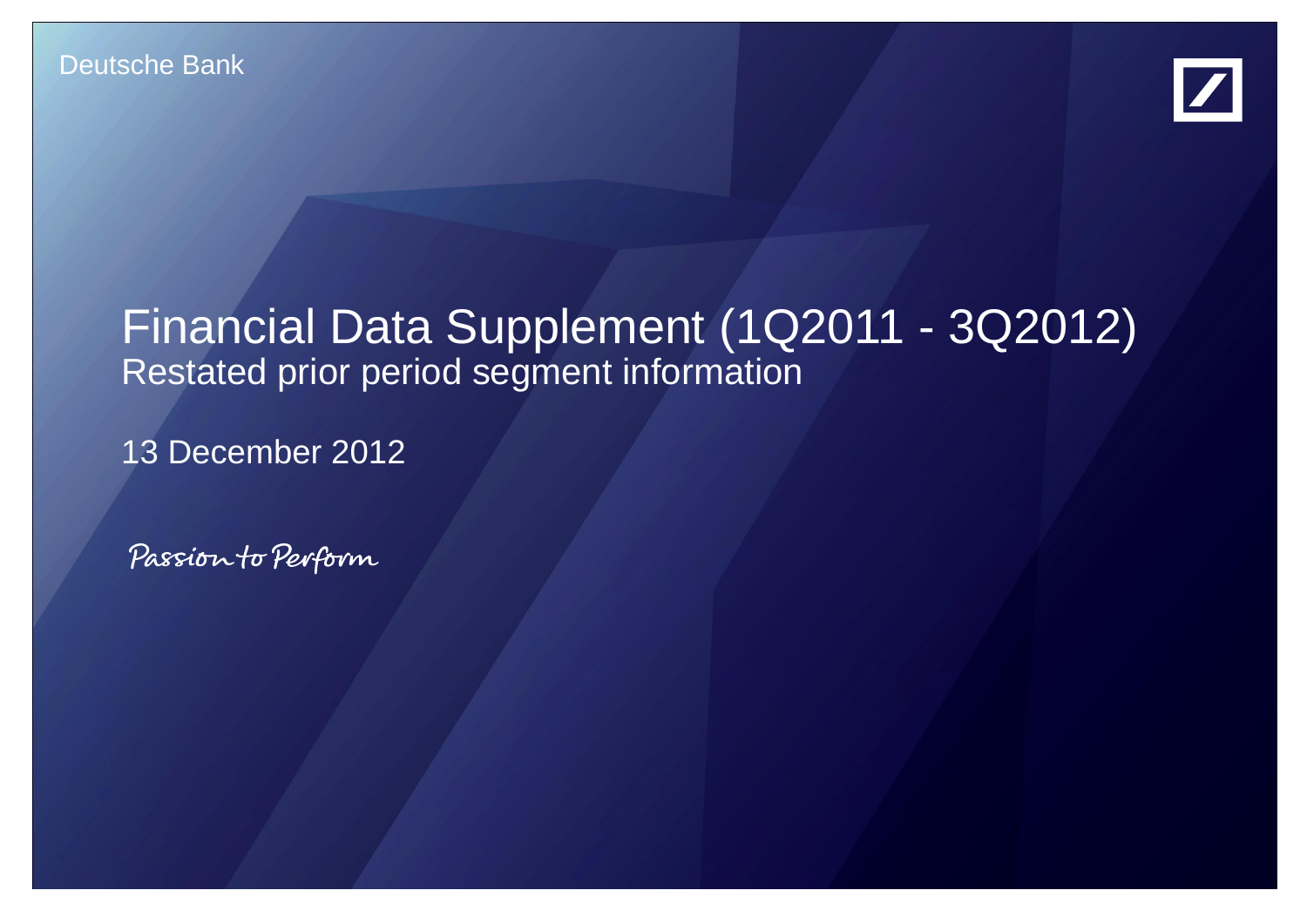## **Financial Data Supplement**

### **Preliminary prior period segment information (1Q2011 - 3Q2012) restated to reflect new Deutsche Bank's management structure**

|                                              | г ачс |  |  |  |  |
|----------------------------------------------|-------|--|--|--|--|
| Group   Core Bank   Non-Core Operations Unit | 2     |  |  |  |  |
| <b>Corporate Banking &amp; Securities</b>    | 3     |  |  |  |  |
| <b>Global Transaction Banking</b>            | 4     |  |  |  |  |
| <b>Asset and Wealth Management</b>           |       |  |  |  |  |
| <b>Private &amp; Business Clients</b>        |       |  |  |  |  |
| <b>Consolidation &amp; Adjustments</b>       |       |  |  |  |  |
| <b>Non-Core Operations Unit</b>              | 8     |  |  |  |  |
| Definition of certain financial measures     |       |  |  |  |  |
|                                              |       |  |  |  |  |

This document contains preliminary, unaudited restated segment numbers for all quarters 2011 and the three quarters 2012 according to the modified segment composition of Deutsche Bank (introduced in 4th quarter 2012).

Portfolios and individual assets have been assigned to NCOU based on an inventory as of June 30, 2012. Individual assets that would have qualified under the selection criteria of the NCOU, but were derecognised prior to June 30, 2012, have not been retrospectively assigned to the NCOU segment.

**Page**

Due to rounding, numbers presented throughout this document may not add up precisely to the totals we provide and percentages may not precisely reflect the absolute figures.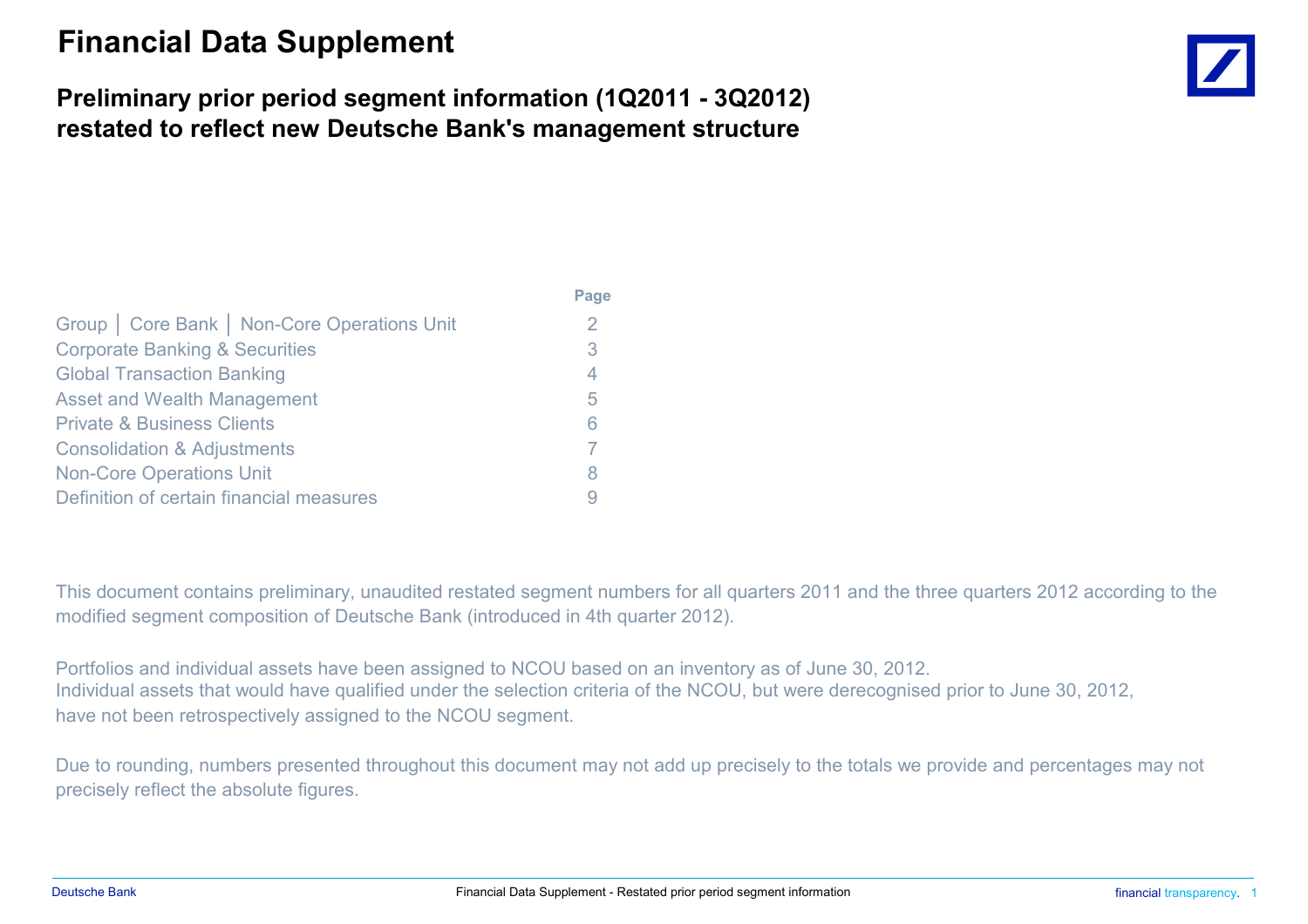## **Group │ Core Bank │ Non-Core Operations Unit**

|--|--|

| (In EUR m., unless stated otherwise)                                                                                                                             | 1Q<br>2011                    | 2Q<br>2011                          | 3Q<br>2011                  | 4Q<br>2011                   | <b>FY</b><br>2011                 | 1Q<br>2012                    | 2Q<br>2012                   | 3Q<br>2012                              | <b>9M</b><br>2011                 | 9M<br>2012                      |
|------------------------------------------------------------------------------------------------------------------------------------------------------------------|-------------------------------|-------------------------------------|-----------------------------|------------------------------|-----------------------------------|-------------------------------|------------------------------|-----------------------------------------|-----------------------------------|---------------------------------|
| Group<br>Net revenues<br>Provision for credit losses<br>Total noninterest expenses<br>Noncontrolling interests                                                   | 10,474<br>373<br>7,080        | 8,540<br>464<br>6,298               | 7,315<br>463<br>5,910       | 6,899<br>540<br>6,710        | 33,228<br>1,839<br>25,999         | 9,193<br>314<br>7,000         | 8,022<br>419<br>6,643        | 8,659<br>555<br>6,977                   | 26,330<br>1,300<br>19,289         | 25,873<br>1,287<br>20,620       |
| Income (loss) before income taxes                                                                                                                                | 3,021                         | 1,778                               | 942                         | (351)                        | 5,390                             | 1,879                         | 960                          | 1,127                                   | 5,741                             | 3,966                           |
| <b>Additional information</b><br>Cost/income ratio<br>Risk-weighted assets (at period end, in EUR bn.) <sup>1</sup><br>Average shareholders' equity (in EUR bn.) | 68 %<br>327.9<br>49.5         | 74 %<br>319.7<br>50.0               | 81 %<br>337.6<br>50.7       | 97 %<br>381.2<br>52.1        | 78 %<br>381.2<br>50.5             | 76 %<br>368.4<br>54.3         | 83 %<br>372.6<br>55.7        | 81 %<br>366.1<br>56.9                   | 73 %<br>337.6<br>50.1             | 80 %<br>366.1<br>55.7           |
| Core Bank <sup>2</sup>                                                                                                                                           |                               |                                     |                             |                              |                                   |                               |                              |                                         |                                   |                                 |
| Net revenues<br>Provision for credit losses<br>Total noninterest expenses<br>Noncontrolling interests                                                            | 9,823<br>318<br>6,597<br>(35) | 8,031<br>343<br>5,789<br>(2)        | 7,185<br>390<br>5,377<br>19 | 7,311<br>404<br>5,681<br>4   | 32,349<br>1,455<br>23,445<br>(14) | 8,948<br>223<br>6,314<br>(16) | 7,606<br>281<br>6,154<br>(8) | 8,258<br>254<br>6,376<br>$\overline{2}$ | 25,039<br>1,051<br>17,764<br>(17) | 24,812<br>758<br>18,844<br>(22) |
| Income (loss) before income taxes                                                                                                                                | 2,942                         | 1,902                               | 1,398                       | 1,223                        | 7,464                             | 2,427                         | 1,178                        | 1,627                                   | 6,241                             | 5,232                           |
| Cost/income ratio<br>Risk-weighted assets (at period end, in EUR bn.) <sup>1</sup><br>Average active equity (in EUR bn.)                                         | 67 %<br>253.4<br>38.5         | 72 %<br>246.1<br>39.6               | 75 %<br>258.4<br>40.7       | 78 %<br>277.4<br>41.1        | 72 %<br>277.4<br>39.0             | 71 %<br>269.6<br>43.0         | 81 %<br>274.6<br>44.0        | 77 %<br>271.7<br>45.9                   | 71 %<br>258.4<br>39.6             | 76 %<br>271.7<br>44.6           |
| <b>Non-Core Operations Unit</b>                                                                                                                                  |                               |                                     |                             |                              |                                   |                               |                              |                                         |                                   |                                 |
| Net revenues<br>Provision for credit losses<br>Total noninterest expenses<br>Noncontrolling interests                                                            | 651<br>55<br>483<br>35        | 509<br>121<br>509<br>$\overline{2}$ | 131<br>73<br>533<br>(19)    | (412)<br>136<br>1,029<br>(4) | 879<br>385<br>2,554<br>14         | 245<br>91<br>686<br>16        | 416<br>138<br>488<br>8       | 400<br>300<br>602<br>(2)                | 1,291<br>249<br>1,525<br>17       | 1,061<br>529<br>1,776<br>22     |
| Income (loss) before income taxes                                                                                                                                | 79                            | (124)                               | (456)                       | (1, 574)                     | (2,074)                           | (548)                         | (218)                        | (500)                                   | (501)                             | (1, 266)                        |
| <b>Additional information</b><br>Cost/income ratio                                                                                                               | 74 %                          | 100 %                               | N/M                         | N/M                          | N/M                               | N/M                           | 117 %                        |                                         | 118 %                             | 167 %                           |
| Risk-weighted assets (at period end, in EUR bn.) <sup>1</sup><br>Average active equity (in EUR bn.)                                                              | 74.5<br>10.5                  | 73.6<br>10.2                        | 79.2<br>10.0                | 103.8<br>11.3                | 103.8<br>11.4                     | 98.8<br>11.1                  | 98.0<br>11.3                 | 150 %<br>94.3<br>10.6                   | 79.2<br>10.3                      | 94.3<br>10.8                    |

1 Risk weighted assets starting December 2011 are based upon Basel 2.5 rules; prior periods are based upon Basel 2.

2 Includes Corporate Banking & Securities, Global Transaction Banking, Asset and Wealth Management, Private & Business Clients and Consolidation & Adjustments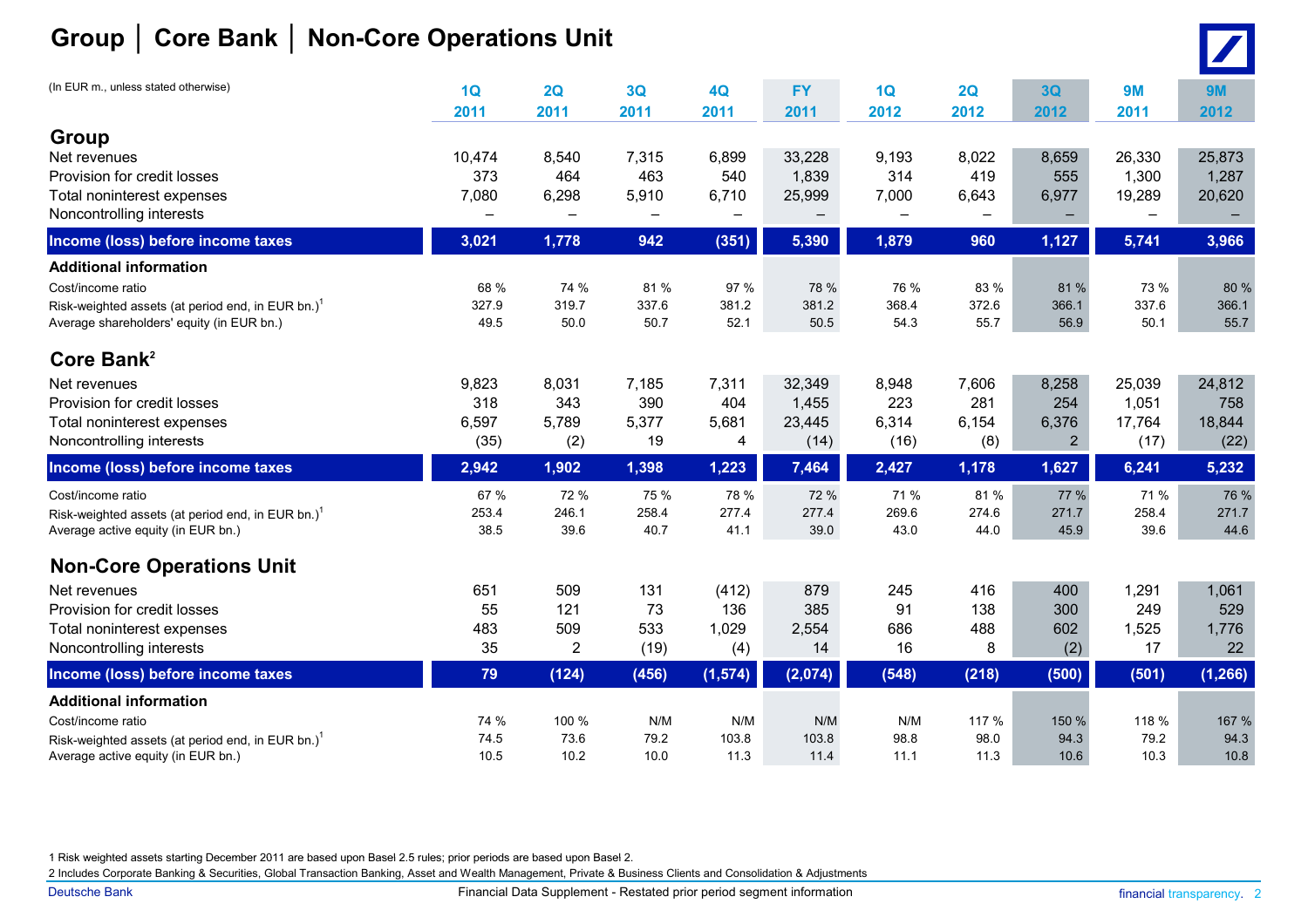### **Corporate Banking & Securities**



| (In EUR m., unless stated otherwise)                          | 1Q    | 2Q    | 3Q    | 4Q    | <b>FY</b> | 1Q             | 2Q             | 3 <sub>Q</sub> | <b>9M</b> | <b>9M</b> |
|---------------------------------------------------------------|-------|-------|-------|-------|-----------|----------------|----------------|----------------|-----------|-----------|
|                                                               | 2011  | 2011  | 2011  | 2011  | 2011      | 2012           | 2012           | 2012           | 2011      | 2012      |
| Origination (equity)                                          | 181   | 244   | 68    | 67    | 559       | 138            | 89             | 140            | 492       | 367       |
| Origination (debt)                                            | 378   | 318   | 169   | 191   | 1,056     | 379            | 284            | 377            | 865       | 1,039     |
| Origination                                                   | 559   | 562   | 236   | 258   | 1,615     | 517            | 372            | 517            | 1,357     | 1,407     |
| Sales & Trading (equity)                                      | 895   | 505   | 338   | 497   | 2,235     | 683            | 507            | 597            | 1,738     | 1,788     |
| Sales & Trading (debt and other products)                     | 3,568 | 2,167 | 1,524 | 1,260 | 8,520     | 3,165          | 2,131          | 2,467          | 7,259     | 7,764     |
| <b>Sales &amp; Trading</b>                                    | 4,464 | 2,672 | 1,861 | 1,757 | 10,755    | 3,848          | 2,639          | 3,065          | 8,997     | 9,552     |
| Advisory                                                      | 159   | 152   | 138   | 172   | 621       | 121            | 136            | 159            | 449       | 417       |
| Loan products                                                 | 357   | 202   | 326   | 273   | 1,158     | 325            | 248            | 271            | 885       | 844       |
| Other products                                                | (21)  | 6     | 39    | (63)  | (39)      |                |                | (11)           | 24        | (2)       |
| <b>Total net revenues</b>                                     | 5,517 | 3,594 | 2,601 | 2,397 | 14,109    | 4,813          | 3,403          | 4,002          | 11,712    | 12,218    |
| <b>Provision for credit losses</b>                            | (4)   | 18    | 27    | 49    | 90        | 31             | 9 <sup>°</sup> | 23             | 41        | 63        |
| <b>Total noninterest expenses</b>                             | 3,305 | 2,668 | 2,332 | 2,036 | 10,341    | 2,903          | 2,897          | 2,861          | 8,305     | 8,661     |
| <b>Noncontrolling interests</b>                               | 10    | 4     | 6     |       | 21        | $5\phantom{1}$ |                | 9              | 21        | 15        |
| Income (loss) before income taxes                             | 2,206 | 904   | 236   | 310   | 3,657     | 1,874          | 496            | 1,109          | 3,346     | 3,479     |
|                                                               |       |       |       |       |           |                |                |                |           |           |
| <b>Additional information</b>                                 |       |       |       |       |           |                |                |                |           |           |
| Cost/income ratio                                             | 60 %  | 74 %  | 90 %  | 85 %  | 73 %      | 60 %           | 85 %           | 71 %           | 71 %      | 71 %      |
| Risk-weighted assets (at period end, in EUR bn.) <sup>1</sup> | 127.6 | 124.0 | 132.7 | 155.3 | 155.3     | 151.0          | 153.3          | 143.3          | 132.7     | 143.3     |
| Average active equity (in EUR bn.) $2$                        | 16.2  | 15.7  | 15.6  | 14.2  | 14.4      | 18.6           | 18.8           | 18.7           | 15.7      | 18.8      |

1 Risk weighted assets starting December 2011 are based upon Basel 2.5 rules; prior periods are based upon Basel 2.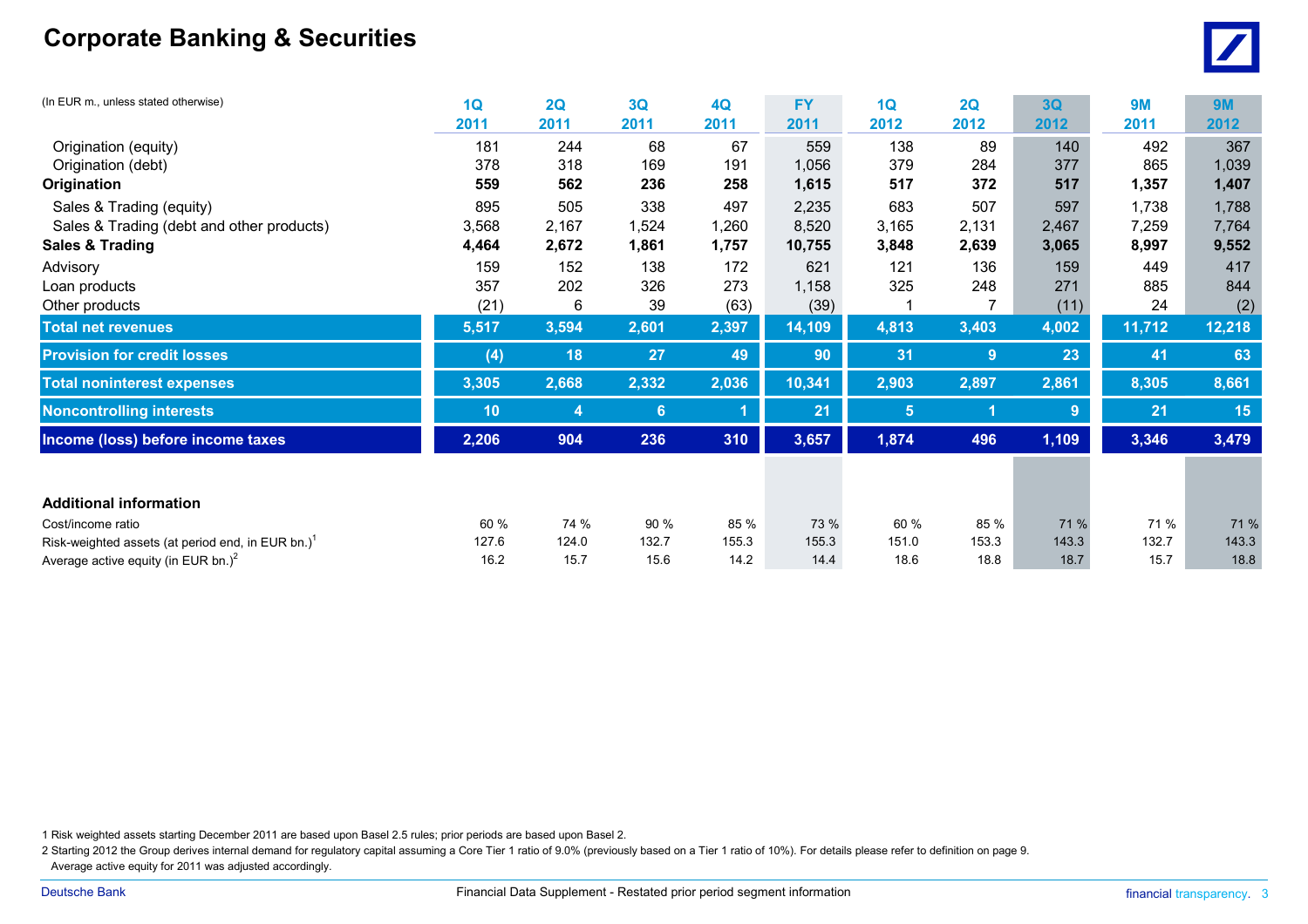### **Global Transaction Banking**



| (In EUR m., unless stated otherwise)                          | 1Q<br>2011               | 2Q<br>2011               | 3Q<br>2011 | 4Q<br>2011               | <b>FY</b><br>2011 | 1Q<br>2012 | 2Q<br>2012 | 3 <sub>Q</sub><br>2012 | 9M<br>2011               | <b>9M</b><br>2012 |
|---------------------------------------------------------------|--------------------------|--------------------------|------------|--------------------------|-------------------|------------|------------|------------------------|--------------------------|-------------------|
| Transaction services                                          | 853                      | 886                      | 941        | 929                      | 3,608             | 967        | 972        | 1,001                  | 2,679                    | 2,940             |
| Other products                                                | $\overline{\phantom{0}}$ | $\overline{\phantom{0}}$ | -          | $\overline{\phantom{0}}$ |                   |            |            |                        | $\overline{\phantom{0}}$ |                   |
| <b>Total net revenues</b>                                     | 853                      | 886                      | 941        | 929                      | 3,608             | 967        | 972        | 1,001                  | 2,679                    | 2,940             |
| <b>Provision for credit losses</b>                            | 21                       | 31                       | 41         | 64                       | 158               | 33         | 47         | 35                     | 94                       | 115               |
| <b>Total noninterest expenses</b>                             | 592                      | 554                      | 660        | 604                      | 2,411             | 614        | 637        | 645                    | 1,806                    | 1,896             |
| <b>Noncontrolling interests</b>                               | <b>COLLECT</b>           | ╾                        |            | $\sim$                   | <b>Contract</b>   | $\equiv$   | $\sim$     | $\sim$                 | <b>Contract</b>          | $\sim$            |
| Income before income taxes                                    | 240                      | 301                      | 239        | 260                      | 1,039             | 319        | 288        | 322                    | 779                      | 929               |
|                                                               |                          |                          |            |                          |                   |            |            |                        |                          |                   |
| <b>Additional information</b>                                 |                          |                          |            |                          |                   |            |            |                        |                          |                   |
| Cost/income ratio                                             | 69 %                     | 63 %                     | 70 %       | 65 %                     | 67 %              | 64 %       | 66 %       | 64 %                   | 67 %                     | 64 %              |
| Risk-weighted assets (at period end, in EUR bn.) <sup>1</sup> | 24.4                     | 25.0                     | 27.0       | 27.0                     | 27.0              | 24.6       | 25.7       | 27.6                   | 27.0                     | 27.6              |
| Average active equity (in EUR bn.) $^{2}$                     | 3.1                      | 3.0                      | 3.0        | 3.1                      | 3.1               | 3.0        | 3.0        | 3.1                    | 3.1                      | 3.0               |

1 Risk weighted assets starting December 2011 are based upon Basel 2.5 rules; prior periods are based upon Basel 2.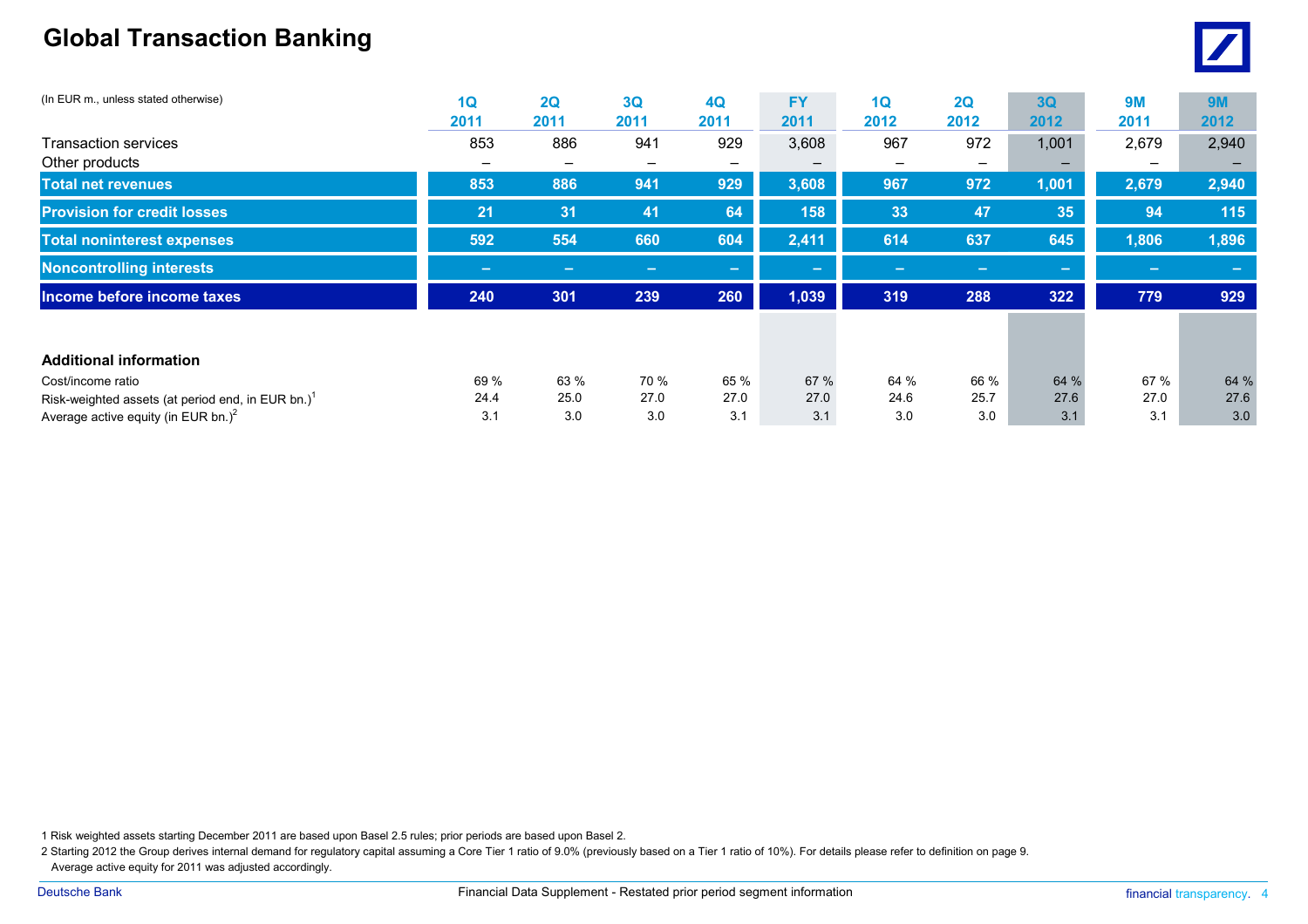### **Asset and Wealth Management**



| (In EUR m., unless stated otherwise)                    | 1Q    | 2Q       | 3Q   | 4Q    | <b>FY</b> | 1Q           | 2Q   | 3Q           | <b>9M</b>      | <b>9M</b> |
|---------------------------------------------------------|-------|----------|------|-------|-----------|--------------|------|--------------|----------------|-----------|
|                                                         | 2011  | 2011     | 2011 | 2011  | 2011      | 2012         | 2012 | 2012         | 2011           | 2012      |
| Discretionary portfolio management/fund management      | 526   | 544      | 474  | 559   | 2,104     | 486          | 504  | 530          | 545,⊺          | 1,519     |
| Advisory/brokerage                                      | 230   | 209      | 206  | 145   | 789       | 199          | 204  | 200          | 645            | 603       |
| Credit products                                         | 80    | 104      | 103  | 105   | 393       | 95           | 110  | 109          | 288            | 313       |
| Deposits and payment services                           | 36    | 13       | 68   | 41    | 158       | 68           | 36   | 73           | 117            | 176       |
| Other products <sup>1</sup>                             | 231   | 263      | 17   | 322   | 833       | 305          | 128  | 321          | 511            | 754       |
| <b>Total net revenues</b>                               | 1,104 | 1,133    | 868  | 1,172 | 4,277     | 1,153        | 981  | 1,232        | 3,105          | 3,366     |
| <b>Provision for credit losses</b>                      | 9     | $\bf{0}$ | 6    |       | 22        | (1)          | 8    |              | 15             | 15        |
| <b>Total noninterest expenses</b>                       | 900   | 843      | 616  | 954   | 3,313     | 946          | 876  | 1,108        | $\sqrt{2,359}$ | 2,931     |
| <b>Noncontrolling interests</b>                         |       | (0)      | (1)  |       | $\bf{0}$  | $\mathbf{0}$ | (1)  | $\mathbf{0}$ | (1)            | (0)       |
| Income before income taxes                              | 194   | 290      | 247  | 211   | 942       | 206          | 98   | 116          | 732            | 421       |
|                                                         |       |          |      |       |           |              |      |              |                |           |
| <b>Additional information</b>                           |       |          |      |       |           |              |      |              |                |           |
| Cost/income ratio                                       | 82 %  | 74 %     | 71 % | 81 %  | 77 %      | 82 %         | 89 % | 90 %         | 76 %           | 87 %      |
| Risk-weighted assets (at period end, in EUR bn.) $^{2}$ | 14.4  | 14.5     | 14.5 | 14.6  | 14.6      | 14.2         | 14.6 | 12.4         | 14.5           | 12.4      |
| Average active equity (in EUR bn.) $3$                  | 5.7   | 5.5      | 5.5  | 5.7   | 5.7       | 5.7          | 5.9  | 6.0          | 5.6            | 5.9       |
| Invested assets (at period end, in EUR bn.)             | 909   | 903      | 879  | 912   | 912       | 922          | 927  | 949          | 879            | 949       |
| Net new money (in EUR bn.)                              | (1)   | 8        | (14) | (0)   | (7)       | (8)          | (5)  | (6)          | (6)            | (19)      |

1 Includes revenues from ETF business.

2 Risk weighted assets starting December 2011 are based upon Basel 2.5 rules; prior periods are based upon Basel 2.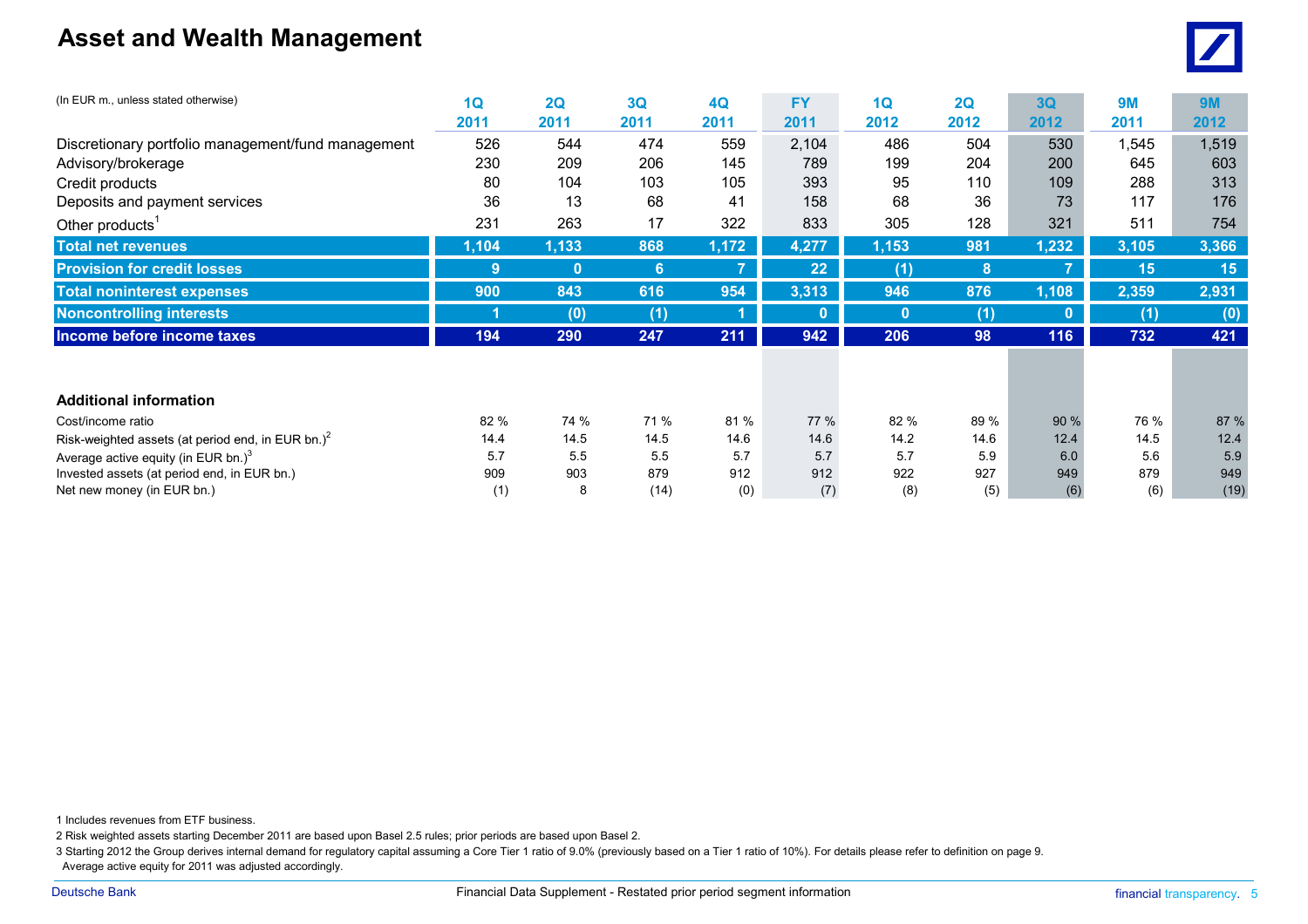#### **Private & Business Clients**



| (In EUR m., unless stated otherwise)                                    | 1Q    | 2Q       | 3Q    | 4Q    | <b>FY</b> | 1Q    | 2Q             | 3Q           | <b>9M</b> | <b>9M</b> |
|-------------------------------------------------------------------------|-------|----------|-------|-------|-----------|-------|----------------|--------------|-----------|-----------|
|                                                                         | 2011  | 2011     | 2011  | 2011  | 2011      | 2012  | 2012           | 2012         | 2011      | 2012      |
| Discretionary portfolio management/fund management                      | 72    | 69       | 60    | 49    | 251       | 54    | 53             | 54           | 202       | 160       |
| Advisory/brokerage                                                      | 289   | 234      | 196   | 194   | 914       | 257   | 181            | 195          | 720       | 633       |
| Credit products                                                         | 519   | 511      | 528   | 541   | 2,099     | 522   | 530            | 545          | 1,559     | 1,598     |
| Deposits and payment services                                           | 518   | 532      | 523   | 513   | 2,085     | 549   | 523            | 502          | 1,573     | 1,574     |
| Other products $1$                                                      | 1,425 | 1,128    | 1,210 | 1,281 | 5,044     | 1,016 | 1,017          | 1,140        | 3,763     | 3,173     |
| <b>Total net revenues</b>                                               | 2,825 | 2,474    | 2,517 | 2,578 | 10,393    | 2,397 | 2,304          | 2,436        | 7,816     | 7,138     |
| <b>Provision for credit losses</b>                                      | 292   | 294      | 316   | 283   | 1,185     | 160   | 216            | 189          | 902       | 564       |
| Memo: Impact of releases of certain Postbank<br>allowances <sup>2</sup> | 117   | 82       | 111   | 91    | 402       | 36    | 18             | 24           | 311       | 78        |
| <b>Total noninterest expenses</b>                                       | 1,835 | 1,682    | 1,681 | 1,930 | 7,128     | 1,771 | 1,715          | 1,835        | 5,198     | 5,322     |
| <b>Noncontrolling interests</b>                                         | 43    | 48       | 48    | 40    | 178       | 8     | $\overline{7}$ | $\mathbf{0}$ | 138       | 15        |
| Income before income taxes                                              | 655   | 450      | 472   | 325   | 1,902     | 459   | 366            | 412          | 1,577     | 1,236     |
|                                                                         |       |          |       |       |           |       |                |              |           |           |
| <b>Additional information</b>                                           |       |          |       |       |           |       |                |              |           |           |
| Cost/income ratio                                                       | 65 %  | 68 %     | 67 %  | 75 %  | 69 %      | 74 %  | 74 %           | 75 %         | 67 %      | 75 %      |
| Risk-weighted assets (at period end, in EUR bn.) <sup>3</sup>           | 84.7  | 80.5     | 82.3  | 78.6  | 78.6      | 78.1  | 78.4           | 76.1         | 82.3      | 76.1      |
| Average active equity (in EUR bn.) $4$                                  | 11.9  | 12.2     | 12.0  | 12.0  | 12.1      | 11.9  | 11.9           | 12.1         | 12.1      | 12.0      |
| Invested assets (at period end, in EUR bn.)                             | 305   | 305      | 295   | 296   | 296       | 301   | 294            | 297          | 295       | 297       |
| Net new money (in EUR bn.)                                              |       | $\Omega$ | 3     | (2)   |           | (1)   | (2)            | (2)          | 10        | (5)       |

1 Includes revenues from Postbank

2 The impact of releases of certain allowances relates to loan loss allowances which were established by Postbank prior to change of control. Releases of such allowances reduce provision for credit losses in Postbank's sta financial statements. At the consolidated level of DB Group / PBC, these releases lead to an increase in interest income (because the underlying loans were consolidated at their respective fair value at change of control). 3 Risk weighted assets starting December 2011 are based upon Basel 2.5 rules; prior periods are based upon Basel 2.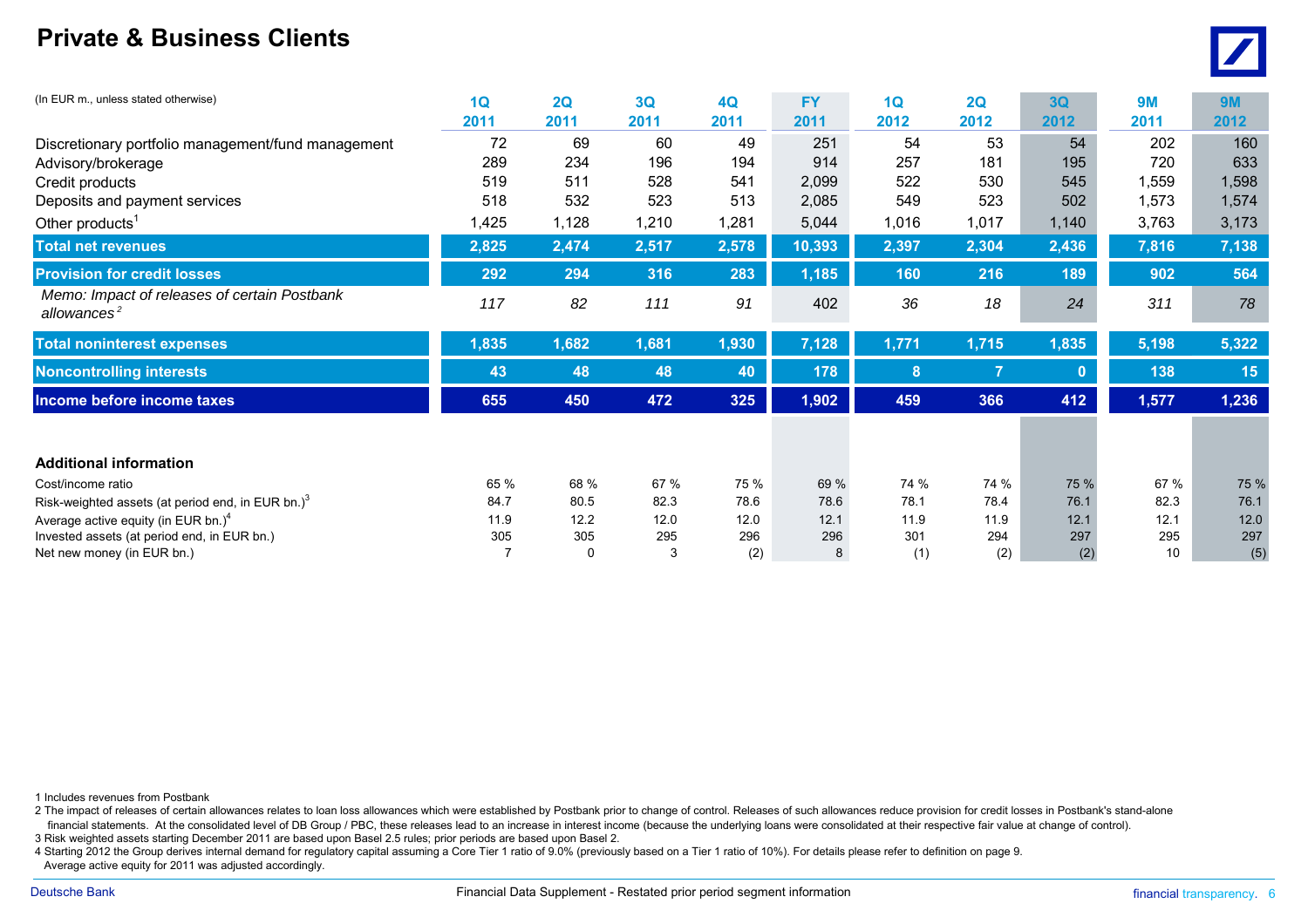### **Consolidation & Adjustments**



| (In EUR m., unless stated otherwise)                          | 1Q    | 2Q   | 3Q   | 4Q   | <b>FY</b> | 1 <sub>Q</sub> | 2Q   | 3Q    | 9M    | <b>9M</b> |
|---------------------------------------------------------------|-------|------|------|------|-----------|----------------|------|-------|-------|-----------|
|                                                               | 2011  | 2011 | 2011 | 2011 | 2011      | 2012           | 2012 | 2012  | 2011  | 2012      |
| <b>Net revenues</b>                                           | (476) | (56) | 258  | 236  | (38)      | (382)          | (55) | (413) | (274) | (850)     |
| <b>Provision for credit losses</b>                            | (0)   | (0)  | (0)  | (0)  | ា         |                |      |       | (0)   |           |
| <b>Total noninterest expenses</b>                             | (34)  | 41   | 89   | 157  | 253       | 79             | 29   | (74)  | 96    | 34        |
| <b>Noncontrolling interests</b>                               | (89)  | (54) | (34) | (37) | (213)     | (29)           | (15) | (7)   | (176) | (52)      |
| Income (loss) before income taxes                             | (353) | (43) | 202  | 117  | (77)      | (431)          | (70) | (332) | (194) | (833)     |
|                                                               |       |      |      |      |           |                |      |       |       |           |
| <b>Additional information</b>                                 |       |      |      |      |           |                |      |       |       |           |
| Risk-weighted assets (at period end, in EUR bn.) <sup>1</sup> | 2.4   | 2.1  | 2.0  | 1.9  | 1.9       | 1.8            | 2.8  | 12.4  | 2.0   | 12.4      |
| Average active equity (in EUR bn.) <sup>2</sup>               | 1.5   | 3.2  | 4.6  | 6.1  | 3.8       | 3.7            | 4.4  | 6.1   | 3.1   | 4.9       |

1 Risk weighted assets starting December 2011 are based upon Basel 2.5 rules; prior periods are based upon Basel 2.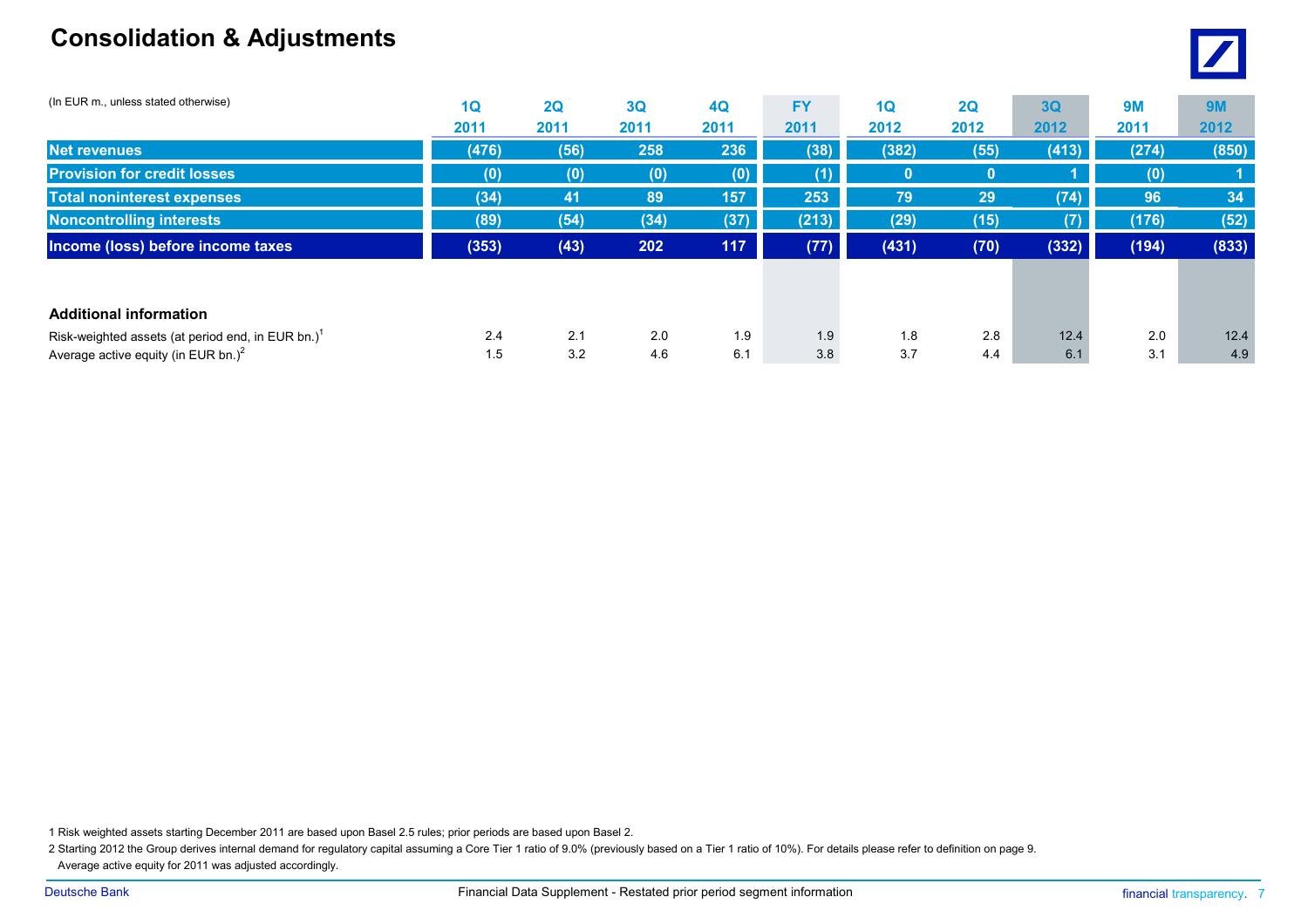### **Non-Core Operations Unit**

| (In EUR m., unless stated otherwise)                  | 1Q   | 2Q             | 3Q    | 4Q                | <b>FY</b> | 1Q    | 2Q    | 3Q    | <b>9M</b> | <b>9M</b>         |
|-------------------------------------------------------|------|----------------|-------|-------------------|-----------|-------|-------|-------|-----------|-------------------|
|                                                       | 2011 | 2011           | 2011  | 2011              | 2011      | 2012  | 2012  | 2012  | 2011      | 2012              |
| <b>Net revenues</b>                                   | 651  | 509            | 131   | (412)             | 879       | 245   | 416   | 400   | 1,291     | 1,061             |
| <b>Provision for credit losses</b>                    | 55   | 121            | 73    | 136               | 385       | 91    | 138   | 300   | 249       | 529               |
| <b>Total noninterest expenses</b>                     | 483  | 509            | 533   | 1,029             | 2,554     | 686   | 488   | 602   | 1,525     | 1,776             |
| <b>Noncontrolling interests</b>                       | 35   | $\overline{2}$ | (19)  | $\left( 4\right)$ | 14        | 16    | 8     | (2)   | 17        | $22 \overline{ }$ |
| Income (loss) before income taxes                     | 79   | (124)          | (456) | (1, 574)          | (2,074)   | (548) | (218) | (500) | (501)     | (1, 266)          |
|                                                       |      |                |       |                   |           |       |       |       |           |                   |
| <b>Additional information</b>                         |      |                |       |                   |           |       |       |       |           |                   |
| Risk-weighted assets (at period end, in EUR bn.) $^1$ | 74.5 | 73.6           | 79.2  | 103.8             | 103.8     | 98.8  | 98.0  | 94.3  | 79.2      | 94.3              |
| Average active equity (in EUR bn.) <sup>2</sup>       | 10.5 | 10.2           | 10.0  | 11.3              | 11.4      | 11.1  | 11.3  | 10.6  | 10.3      | 10.8              |

1 Risk weighted assets starting December 2011 are based upon Basel 2.5 rules; prior periods are based upon Basel 2.